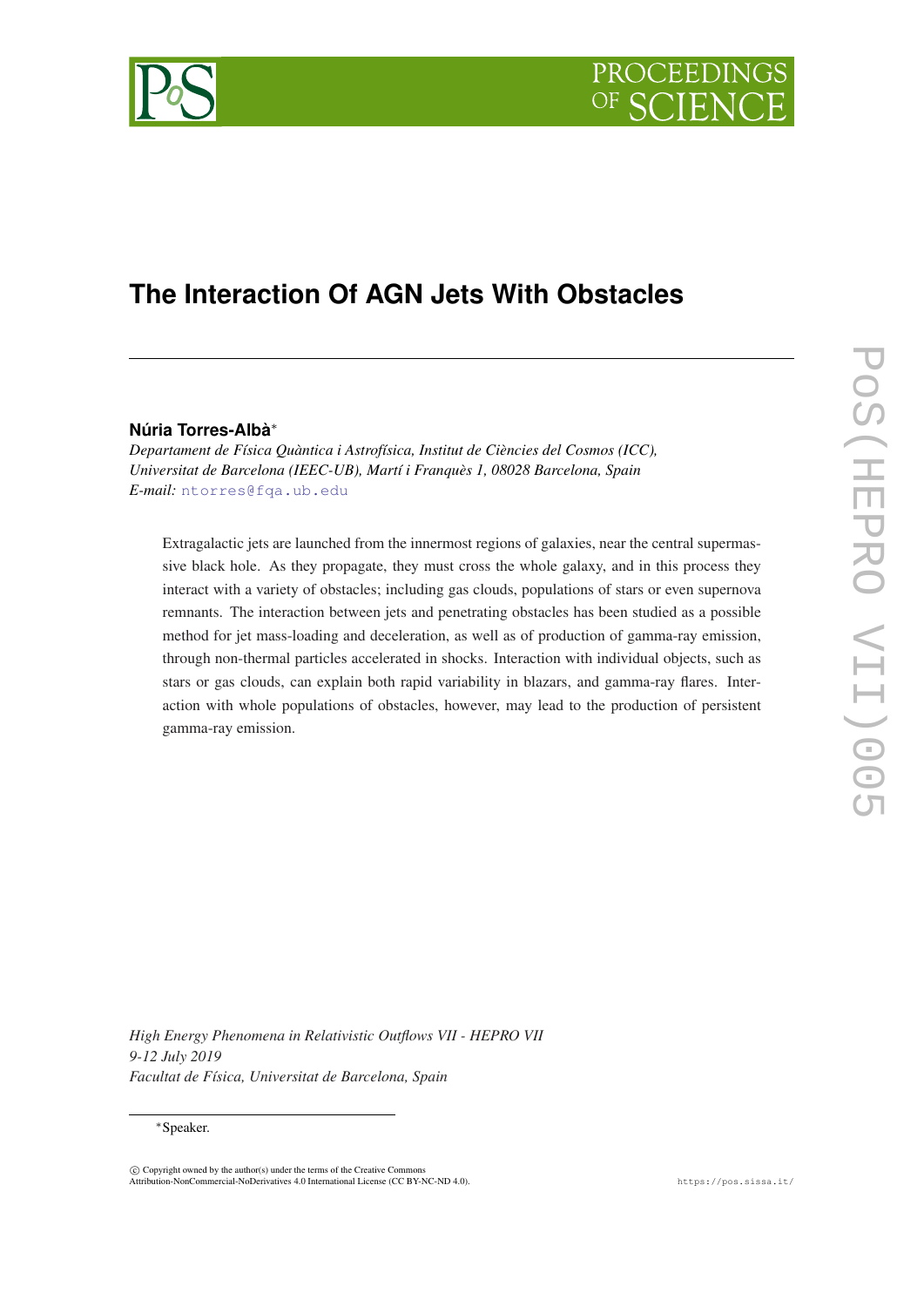# 1. Introduction

Supermassive black holes, present in the innermost regions of galaxies, may accrete the material surrounding them, becoming active galactic nuclei (AGN). Some AGN produce collimated relativistic outflows, or jets [1], which propagate through the host galaxy. This propagation will inevitably lead to the jet interacting with a variety of obstacles, which may include stars, gas, and dense clouds. Through this interaction, both jet and obstacles can be dynamically affected, and non-thermal radiation might be produced.

Numerous works have studied these interactions, considering obstacles in the innermost regions of the galaxy, such as broad-line region (BLR) [2–5] and narrow-line region clouds (NLR) [6]. At ∼pc and ∼kpc scales, either individual stars with high mass-loss rates [7–9] or whole populations of stars [10–14] and supernova remnants [15] have been considered. At larger scales, when the jet reaches the halo, it might interact with globular clusters [16], interstellar medium (ISM) clouds [17, 18])and even intergalactic medium (IGM) clouds [19].

Evidences from jet interaction with the medium mainly arise from two observational facts: the Fanaroff-Riley type I/II (FRI/II) dichotomy [20], and the presence of knots, or localised intensity enhancements, within the jet structure (e.g. in M87 [21] or Centaurus A [22]). For a recent and thorough review on the topic of the interaction between AGN jets and their ambient medium see [23].

# 2. Dynamical impact of obstacles on AGN jets

Based on their large-scale morphology in radio, Fanaroff and Riley [20] separated AGN jets into two categories. FRII jets propagate up to hundreds of kiloparsec and are brighter at the edges, point at which the density of the IGM is sufficient to stop their propagation. The collision with the IGM results in the formation of shocks, which are prominent non-thermal emitters. Up to these regions, or hotspots, FRII jets remain collimated and highly relativistic. On the other hand, FRI sources show plumed or irregular morphologies, and are typically decelerated to non-relativistic speeds within the first few kpc of the host galaxy. As a result of this deceleration, they are brighter closer to the nucleus of the galaxy, and present decollimation.

The FRI/II dichotomy has been related to a difference in jet power, with FRIIs typically having  $L_j \geq 10^{45}$  erg s<sup>-1</sup> and FRIs corresponding to  $L_j \leq 10^{44}$  erg s<sup>-1</sup> [24]. It is thought that interaction with the ISM plays a role in determining jet morphology, as the weaker FRI jets can be decelerated due to entrainment of external material. As the jet propagates, the difference of velocity between its bulk motion and the surrounding medium gives raise to a shear layer, in which small instabilities can develop and grow, resulting in significant mixing. The exchange of momentum in this process forces the jet to decelerate significantly, and can even disrupt it [25–27]. Mass entrainment can also occur through the presence of standing recollimation shocks. As the jet expands, its pressure decreases until, at some point, it becomes lower than that of the ambient medium. The jet is forced to recollimate when colliding with the ISM, which can produce inner shocks that result in deceleration and facilitate mixing of ambient material [28]. A similar effect is produced when the jet encounters density variations in the ISM [29].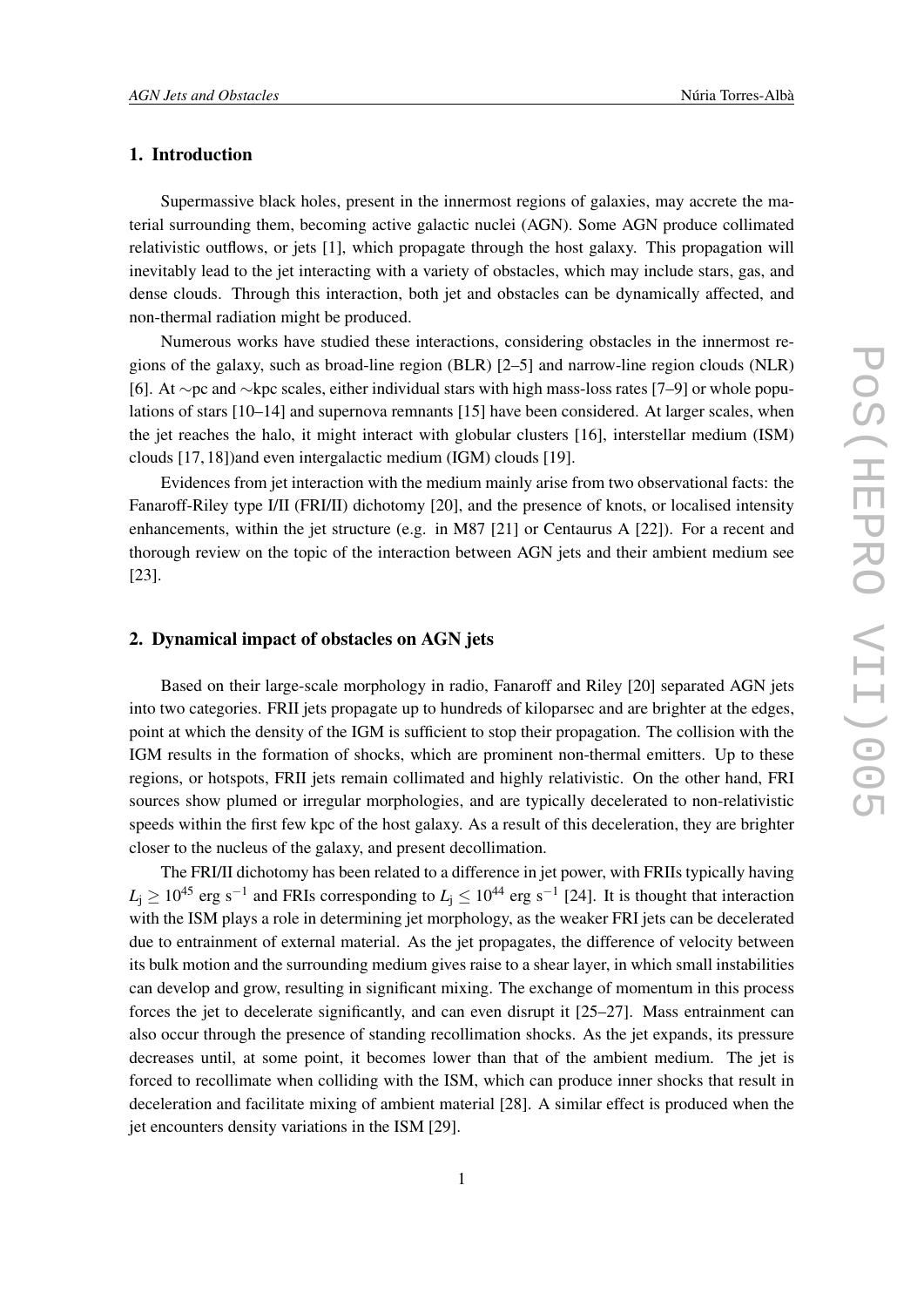#### 2.1 Jet disruption and deceleration

Another possibility for entrainment of external material lays in the mass ejected by stellar winds. Komissarov [30] showed, through numerical estimations, that stellar populations in elliptical galaxies can decelerate the jets of weak FRI sources, a result supported by 2D simulations [31]. Perucho et al. [13] also showed through simulations that a realistic distribution of mass injected into a jet could decelerate weak jets ( $L<sub>j</sub> \sim 10<sup>42</sup>$  erg s<sup>-1</sup>) and reproduce the broadening of the opening angle observed in FRI sources (see Fig. 1). However, they found stellar winds to have no significant impact on jets with  $L_j \sim 10^{44}$  erg s<sup>-1</sup>. These results are consistent with the analysis performed by Laing & Bridle [32] using high-resolution imaging and polarimetry data from the Very Large Array (VLA). Modelling the radio emission, they found they could reproduce both intensity maps and velocity gradients of weak jets with the assumed stellar populations of their host galaxies (although they could not rule out ISM entrainment as the cause). However, powerful jets were found to be slower at the edges than on-axis, which implies the dominant deceleration mechanism is necessarily entrainment of ISM through the boundary layer of the jet.



Figure 1: *Right*: Axial velocity plots of identical jets with (top) and without (bottom) mass-loading. *Left*: Average value of the axial velocity as a function of distance for jets with  $L_j = 5 \times 10^{41}$  erg s<sup>-1</sup> and no/little mass loading (dotted lines), compared to jets with the same power and realistic values of mass loading (solid lines). Figure courtesy of Manel Perucho [13].

On the other hand, Vieyro et al. [12] modelled the population of red giants present within the jet of M87 ( $\sim$  10<sup>6</sup> red giants at all times), and found that the mass injected by the whole population was likely enough to dynamically affect the jet ( $L<sub>j</sub>$  ∼ 10<sup>44</sup> erg s<sup>-1</sup>) on scales of ~3 kpc. Hubbard & Blackmann [33] also reached the conclusion that a small number of high-mass loss stars is likely to be more efficient at decelerating AGN jets than the rest of the stellar population.

Strong asymmetries in jet morphology, such as a bending jet, have also been interpreted as a result of the interaction with ambient medium; in particular a collision between the jet and a dense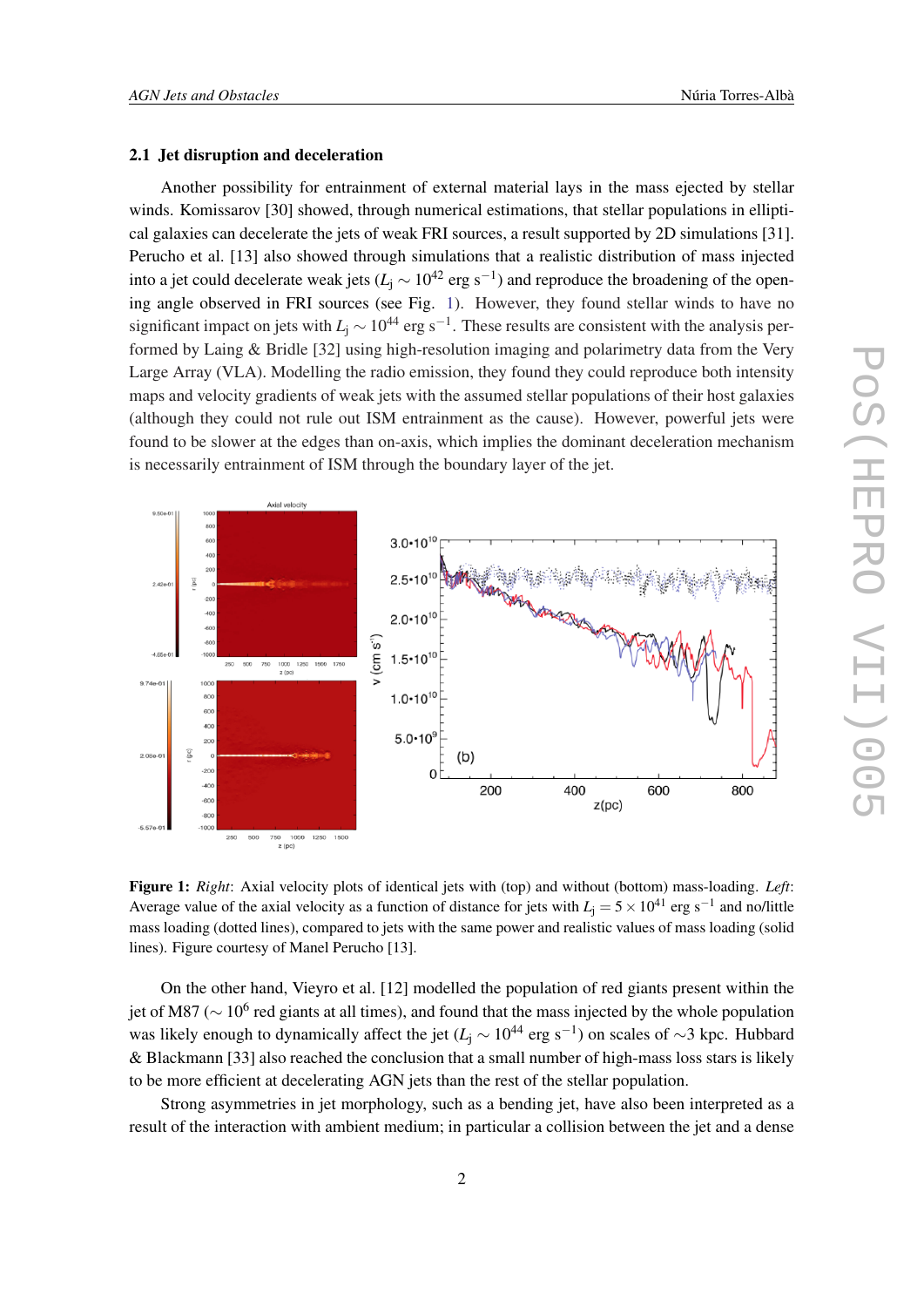ISM cloud (e.g., 3C 43 [34]). These asymmetries, both in morphology and brightness, have been reproduced in 2D and 3D simulations [17,18] considering jets propagating through a medium filled with dense clouds.

# 2.2 Acceleration of gas clouds by AGN jets

AGN jets also interact with gas clouds, from either the BLR or NLR, or even those introduced by stars at the moment they penetrate the jet [14]. Any cloud entering the jet is impacted by its ram pressure, which results in the propagation of a shock through the cloud layers. The cloud can enter the jet if its orbital velocity is faster than the shock speed, else it is carried upwards through the shear layer. If it penetrates, the impact of the jet causes a transfer of momentum, which results in the acceleration of the cloud. In addition, the shock wave propagates through the cloud, compressing it and heating it up, which results in a lateral expansion (see e.g. [7, 35]). BLR/NLR clouds and the like are generally not massive enough to, in turn, also have a dynamical impact on the jet. However, if a supernova (SN) explosion takes place within it, up to  $10 M_{\odot}$  of material can be injected into it at once. As shown by recent simulations [15], such a large blob is also accelerated donwstream, but in this process its final radius becomes as large as the jet radius, which results in an impact against the shear layer (See Fig. 2).



Figure 2: Evolution of a SN ejecta expelled within the jet of an AGN, and its impact on the shear layer. Figure adapted from [15].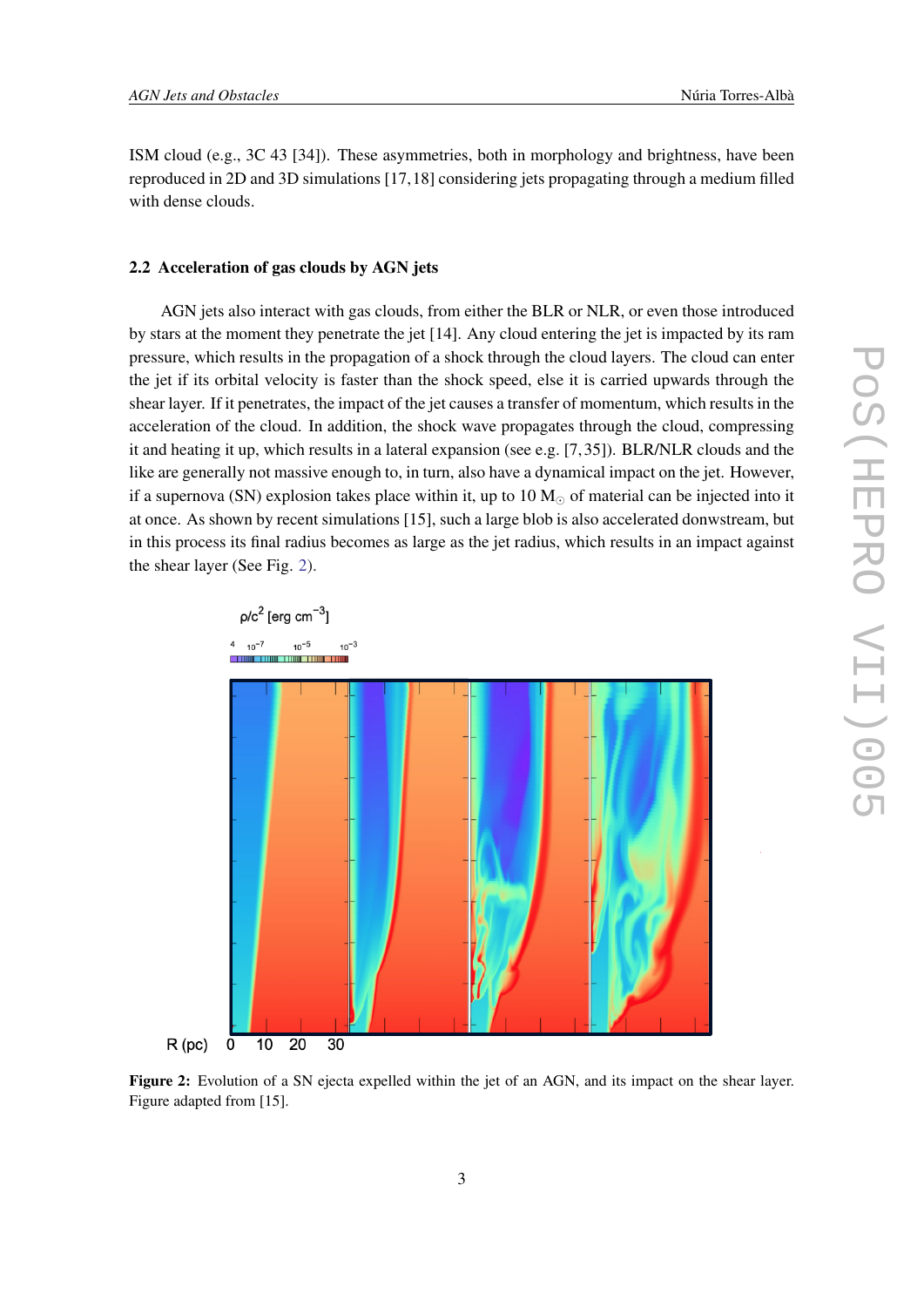# 3. Non-thermal emission

Interaction with the environment not only leads to deceleration and/or disruption of AGN jets, but also to the production of non-thermal radiation. As an obstacle manages to penetrate the jet (i.e. a gas blob, a star), it is impacted by its ram pressure and a double bow shock (in which both jet and cloud/star material are shocked) is formed.

In a shock, particles can be accelerated up to relativistic energies through various mechanisms, although first-order Fermi acceleration (also known as diffusive shock acceleration, DSA) is most commonly invoked as the dominant mechanism at play. According to DSA, particles are continuously reflected by magnetic inhomogeneities, which scatter them upstream and downstream the flow, gaining energy with each crossing of the shock front, until they reach highly relativistic velocities (e.g. [36, 37]). Particles can then either escape the flow (e.g. cosmic rays), or radiate their energy through non-thermal processes.

Particle acceleration in shocks with obstacles has since long been proved capable of reproducing observational features, such as the presence of knots in the jets of AGN (e.g. [38]). In fact, radio observations of the inner pc of Centaurus A show morphologies reminding of a bow-shock shape, which can be reproduced assuming the presence of a high-mass-loss-rate star within the jet [39].

#### 3.1 TeV variability

Dar & Laor reproduced a very short and intense TeV gamma-ray flare of Mrk 421 (blazar) by modelling the emission produced in collisions between high-energy jet protons and BLR clouds crossing the line of sight close to the black hole [2], a process through which high-energy neutrinos can also be generated, and both delayed optical and X-ray flares produced. Similarly, Araudo et al. [4] explained both fast TeV variability and steady emission in non-blazar AGN, a result later extended to blazar sources [5]. Interaction between the jets and NLR clouds, on the other hand, has been shown to affect the emission-line brightness and velocity distribution of the clouds [6], which is also in accordance with observations of Seyfert galaxies such as NGC 1068 [40].

Rapid TeV variability can also be explained assuming jet-star interactions, as long as the star is sufficiently evolved (i.e. red giant, AGB phase star) and it crosses the jet close enough to the base [7]. Analytical estimations show that it is possible to reproduce both light-curves and spectral energy distributions (SEDs) of flares (e.g. for M87 [41], 3C 454.3 [9] or PKS 1222+21 [42]). The latter assumes that a red giant crossing the jet can interact with it through its winds, causing a "plateau" state while it crosses (in timescales of  $\sim$  weeks); while bright and short flares can be produced by a few clouds of matter lost by the red giant after the initial impact of the jet. These clouds would expand and be quickly accelerated downstreams, emitting more intensely in the process.

# 3.2 Persistent emission

One expects, however, that the largest number of interactions with stars will take place at much larger heights, where the jet has significantly broadened. Then, the whole population of stars can produce a series of bow-shocks within the jet, which added together results in significant emission. Vieyro et al. [12] modelled the high-mass-loss-rate stellar populations present in both intensely star-forming galaxies (luminous infrared galaxies, or LIRGs, with infrared luminosities  $L_{\text{IR}} \geq 10^{11}$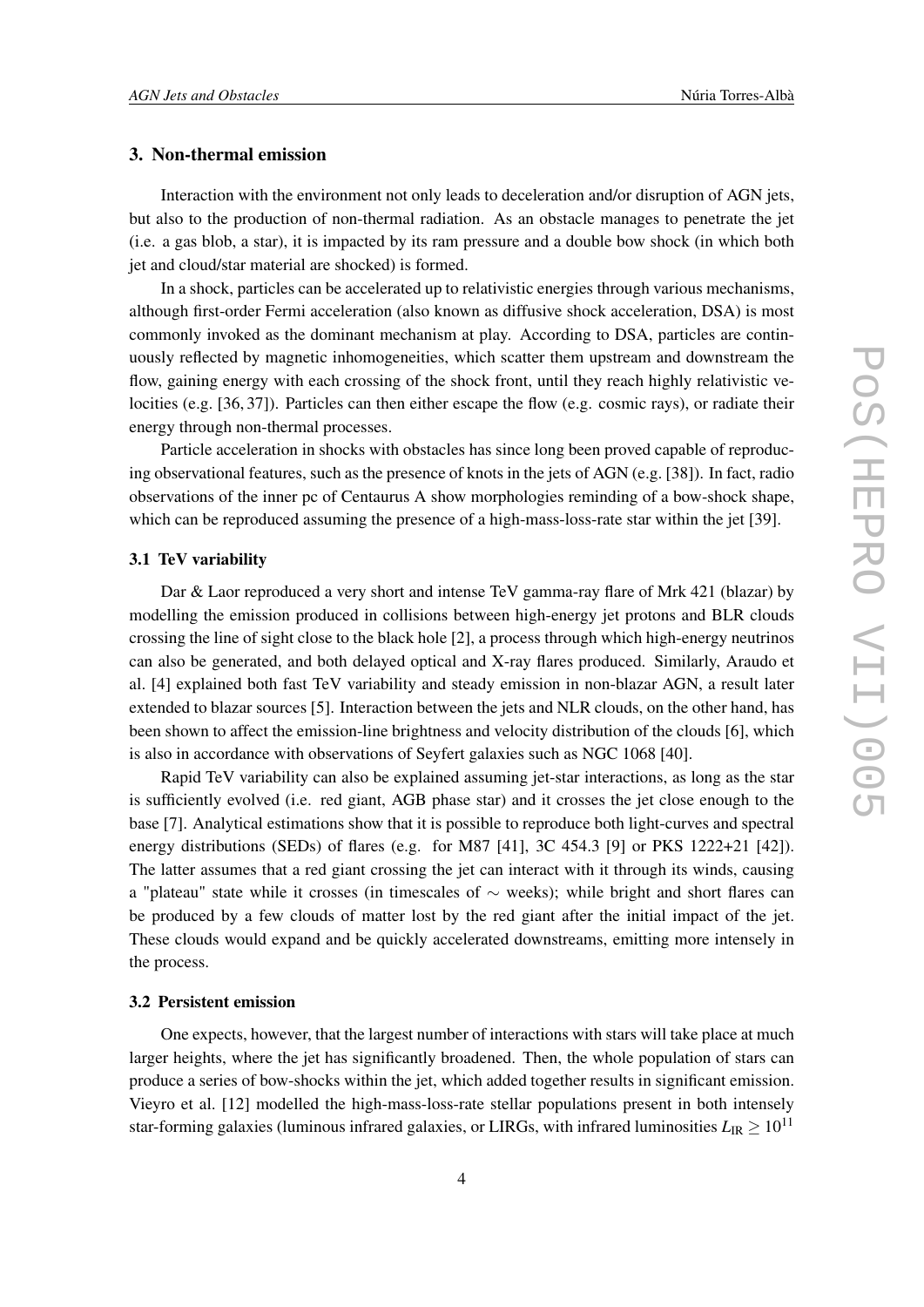$L_{\odot}$ ) and in elliptical galaxies. In the former, OB stars are expected to form in molecular disks within the inner few hundreds of parsecs of the galaxy, while in the latter millions of bulge red giants can be present within the jet at all times. As a result of this interaction, persistent gamma-ray emission can be detectable in both *z* ∼ 0.1 blazars and nearby ellipticals.

Whole populations of stars have also been found to be able to reproduce the X-ray emission of the jet of Centaurus A. At a distance of ∼10 Mpc, the jet of Centaurus A is one the most wellstudied, with the *Chandra* data identifying numerous individual knots within the central kpc of the galaxy. Wykes et al. [43] modelled the winds and distribution of the known stellar populations present in the galaxy, accounting for both red giants and younger stars being formed in the dust lane that (presumably) crosses the jet. As a result, they were able to explain both the knotted and diffuse emission generated in X-rays solely through the stellar populations present in the galaxy.

Persistent emission can also be produced by populations of stars penetrating the jet [14]. As stars propagate through the ISM, their own orbital speeds cause them to impact the ambient gas, which accumulates around them in a "bubble" of material. This bubble is carried along with the star until it reaches the jet, moment at which it is impacted by its ram pressure. As mentioned above, if the star is fast enough, part of this bubble manages to enter the jet and is expelled as a roughly spherical blob inside. If enough stars penetrate the jet per unit of time, the multiple clouds being accelerated downstream at different jet heights can result in significant persistent gammaray emission. This, however, is likely to be the case only for red giants in elliptical galaxies, and through leptonic synchrotron emission (which implies that particles first need to be accelerated to high enough energies).

### 3.3 Longer-lasting transient events

A massive red giant, or an AGB star entering the jet, could however introduce a bubble massive enough for it to dominate over the emission of the whole population (caused by both the introduction of bubbles, and the population of stars always present within the jet, interacting with it through their winds). In such a case the interaction would result in a brighter phase, lasting from a few months to tens of years, resulting in long-term variability.

A supernova (SN) explosion within the jet would also result in a significant enhancement of non-thermal emission, much above that expected from the interaction with the stellar population. Results by Vieyro et al. [15], who studied core-collapse SNe in star-forming galaxies, show that this emission would be detectable for nearby radio galaxies, and for powerful blazars up to *z* ∼ 1. In the case of elliptical galaxies, in which Type Ia SNe are frequent, results show that up to  $\sim 100$ persistent VHE sources could be detected in the whole sky, once CTA is operative (Torres-Albà & Bosch-Ramon, in prep. See Fig. [3\)](#page-6-0). In both cases, the emission would last thousands of years.

#### 4. Distinguishing between different obstacles as the source of non-thermal emission

Interaction between AGN jets and various obstacles/ISM, as well as scenarios such as the spine sheath [50] or jet-in-jet [51] models, can explain production of non-thermal gamma-ray emission in AGN jets. However, distinguishing between any of these processes as the origin of the emission in a particular source is non-trivial.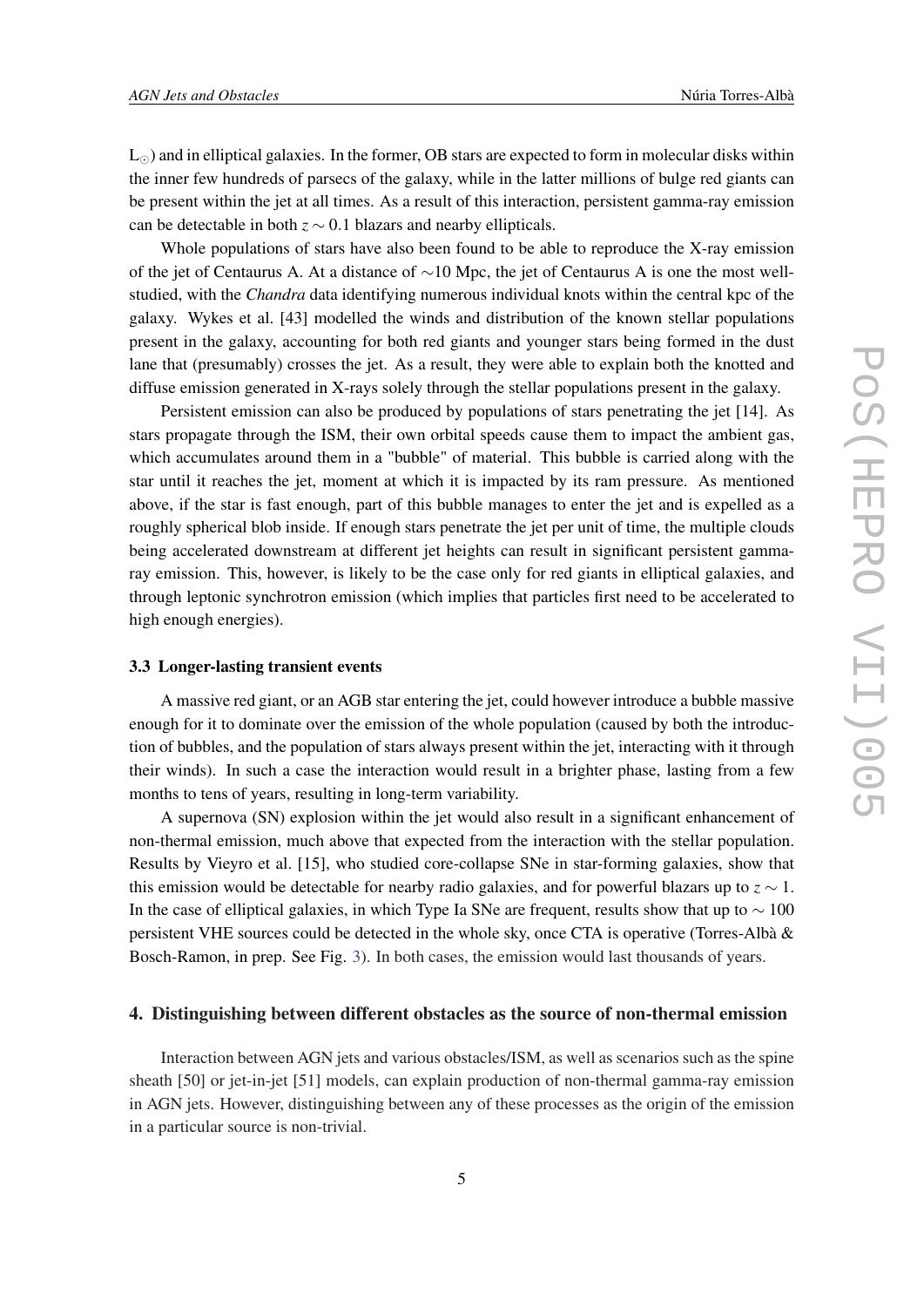<span id="page-6-0"></span>

Figure 3: Synchrotron and IC SEDs for the interaction between a type Ia SN remnant and the jet of M87, for different values of the magnetic field, *B* (as a function of the equipartition value), and the particle acceleration efficiency,  $\varepsilon$ . Also plotted are sensitivity curves for Fermi [44], MAGIC [45] and CTA (both after 50h of direct observation), as well as MAGIC data from [46], *Fermi* data from [47], X-ray data from [48] and radio data from [49]. X-ray and radio data both correspond to emission at kpc scales, taken from the brightest knot (knot A) in the jet of M87, and have error bars smaller than the size of the point. The resolution of gamma ray observatories does not allow to disentangle emission from the kpc-scale jet and the nucleus. All data were taken during the source's low-emission state.

For nearby sources, X-ray and radio imaging resolution might be enough to disentangle morphological signatures of the emission. Unlike stellar populations or wind bubbles, which would result in multiple, small knots of different brightness, a SN ejecta is expected to cover the whole jet section for the majority of its interaction with the jet. This allows to rule out single bright knots with a too-small section in nearby radio-galaxies. Furthermore, both wind bubbles and SNRs are expected to move downstream of the jet, while a star (or group of stars) within the jet would cross it roughly horizontally. Both the crossing time and the SNR evolution are expected to last thousands of years, meaning they would appear stationary in observations. A wind bubble (say, of  $\sim 10^{-6}$ )  $M_{\odot}$ , easily produced by a red giant of 1  $M_{\odot}$  penetrating the jet) would be accelerated quickly enough to appreciate, in timescales of years, its movement.

Distinction between stationary and moving knots has been applied to Centaurus A using *Chandra* data spanning 15 yr [52]. As a result, Snios et al. can associate unmoving knots to crossing stars (i.e. AGB stars), and suggest the moving knots could be the result between the collision of the jet plasma and an obstacle on the verge of being dissolved in the jet (i.e. molecular clouds). Estimations of the magnetic field [53] allow to rule out magnetic reconnection (also known as impulsive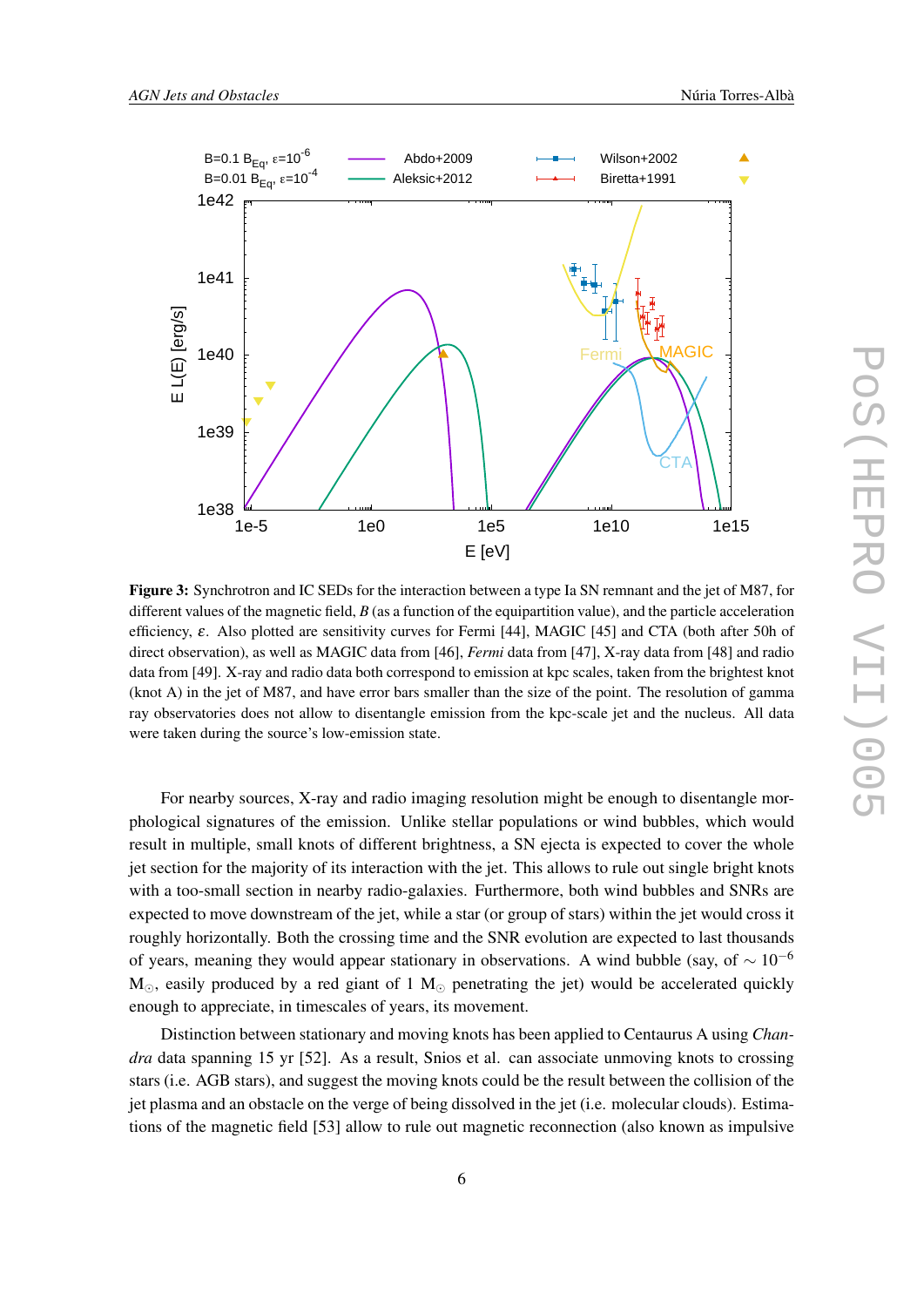particle acceleration) as the origin of the stationary knots, as it would imply a drastic change of appearance in the knots in about six years, which is not observed.

Sources like Centaurus A allow for observations with high sensitivity and high resolution at different wavelengths, as well as for very accurate modelling of both the jet (e.g. magnetic field) and host galaxy (e.g. stellar ages and distribution) properties. However, the large majority of VHE sources are at distances that make such distinctions impossible.

For sources at a known distance, and with a minimum knowledge of host galaxy properties (e.g. galaxy type, mass) it is possible to rule out some of the mentioned mechanisms as the origin of the emission. For example, for a given estimation of the basic characteristics of a stellar population, the emission generated by a SNR being accelerated by the jet will always be larger than the emission generated by the parent population. In a such a way, it is possible to estimate which is the most likely source of the emission between these two options. Monitoring the variability would then allow to distinguish between bubbles dominating the emission (as long-term variability would eventually be involved), or the main source being the stars losing mass through their winds within the jet.

However, there are still many unknowns in the modelling of non-thermal emission of highly relativistic particles. It is not fully known yet if jets have an important hadronic component, and whether it can dominate the emission over that of the leptonic particles. The strength of the magnetic field with respect to the equipartition value (i.e. total magnetic energy density is equal to half the jet energy density), as well as the efficiency of particle acceleration are not well constrained, which results in a degeneracy when estimating synchrotron emission. Similarly, it is not known which fraction of jet energy goes into the acceleration of non-thermal particles.

All of these unknowns make it likely that observations can be reproduced by more than one model, particularly for sources with unconstrained properties.

# 5. Conclusions

AGN jets are likely to interact with a multitude of obstacles as they propagate through the host galaxy, as shown both by analytical estimations and by observations. These objects, which include BLR and NLR clouds, stars, SNRs and ISM/IGM clouds can mostly result in both jet deceleration and disruption and the production of non-thermal gamma-ray emission.

According to both simulations and modelling of observations, it seems likely that stellar populations (in particular red giants) can decelerate jets of up to  $L_j \simeq 10^{44}$  erg s<sup>-1</sup>. More powerful jets must be decelerated through other means, such as recollimation shocks or entrainment of ISM material through a turbulent shear layer.

Interaction with obstacles can reproduce both fast TeV variability (interaction with stars/clouds crossing the jet close to its base), long-term transient emission (stars penetrating the jet), emission enhancements lasting times of the order of thousands of years (SNe exploding within the jet) and persistent emission (winds of stellar populations impacting the jet, stars penetrating the jet, BLR clouds). Distinguishing between the different means of emission remains difficult, unless studying nearby sources (e.g. Centaurus A).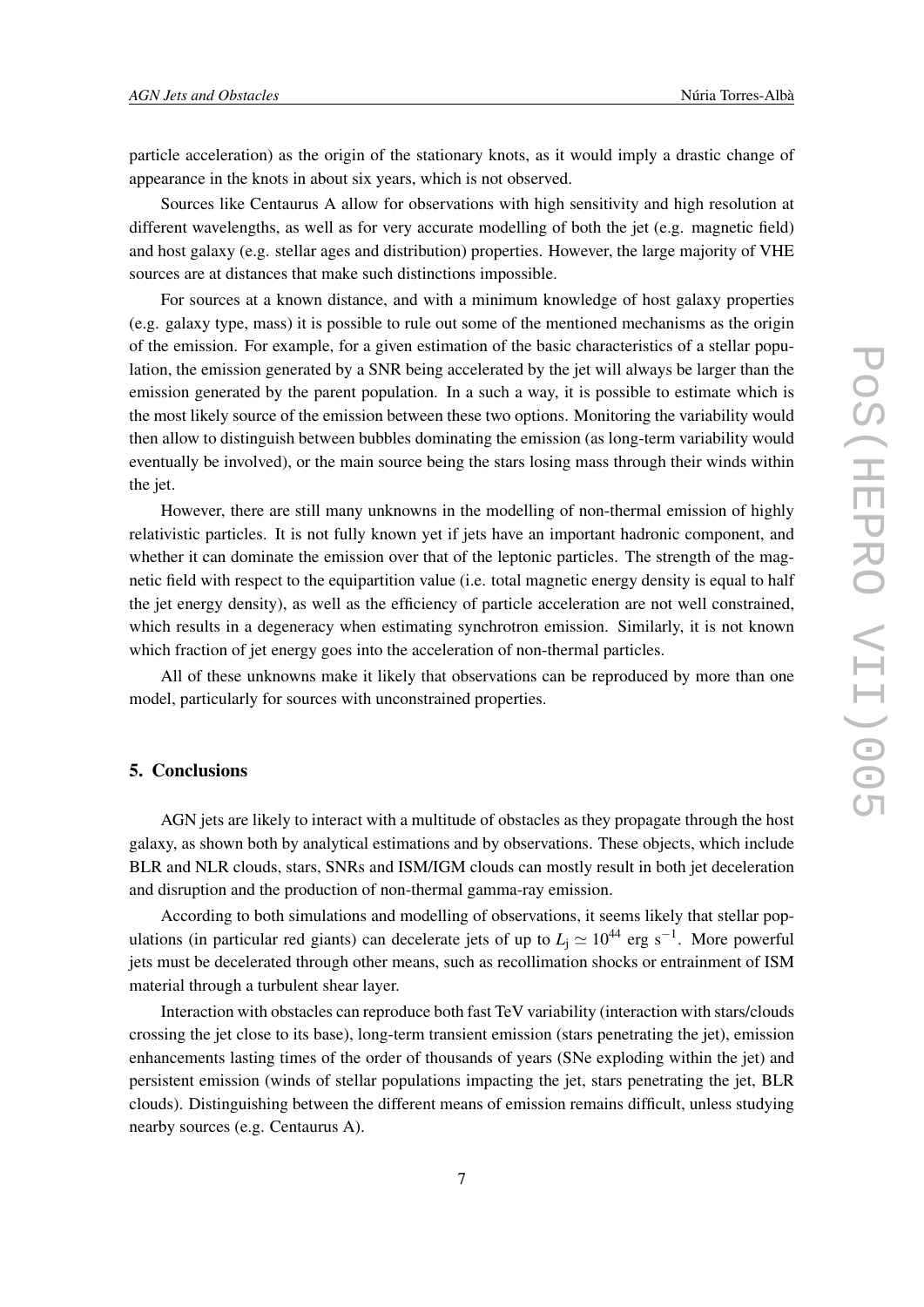### References

- [1] M. C. Begelman, R. D. Blandford and M. J. Rees, *Theory of extragalactic radio sources*, *[Reviews of](https://doi.org/10.1103/RevModPhys.56.255) [Modern Physics](https://doi.org/10.1103/RevModPhys.56.255)* 56 (1984) 255.
- [2] A. Dar and A. Laor, *Hadronic Production of TeV Gamma-Ray Flares from Blazars*, *[ApJ Lett.](https://doi.org/10.1086/310544)* 478 [\(1997\) L5](https://doi.org/10.1086/310544) [[astro-ph/9610252](https://arxiv.org/abs/astro-ph/9610252)].
- [3] J. H. Beall and W. Bednarek, *On the Hadronic Beam Model for Gamma-Ray Production in Blazars*, *ApJ* 510 [\(1999\) 188](https://doi.org/10.1086/306555) [[astro-ph/9802001](https://arxiv.org/abs/astro-ph/9802001)].
- [4] A. T. Araudo, V. Bosch-Ramon and G. E. Romero, *Gamma rays from cloud penetration at the base of AGN jets*, *A&A* 522 [\(2010\) A97](https://doi.org/10.1051/0004-6361/201014660) [[1007.2199](https://arxiv.org/abs/1007.2199)].
- [5] S. del Palacio, V. Bosch-Ramon and G. E. Romero, *Gamma rays from jets interacting with BLR clouds in blazars*, *A&A* 623 [\(2019\) A101](https://doi.org/10.1051/0004-6361/201834231) [[1902.07195](https://arxiv.org/abs/1902.07195)].
- [6] W. Steffen, J. L. Gómez, A. C. Raga and R. J. R. Williams, *Jet-Cloud Interactions and the Brightening of the Narrow-Line Region in Seyfert Galaxies*, *ApJ Lett.* 491 [\(1997\) L73](https://doi.org/10.1086/311066) [[astro-ph/9710178](https://arxiv.org/abs/astro-ph/9710178)].
- [7] M. V. Barkov, F. A. Aharonian and V. Bosch-Ramon, *Gamma-ray Flares from Red Giant/Jet Interactions in Active Galactic Nuclei*, *ApJ* 724 [\(2010\) 1517](https://doi.org/10.1088/0004-637X/724/2/1517) [[1005.5252](https://arxiv.org/abs/1005.5252)].
- [8] A. T. Araudo, V. Bosch-Ramon and G. E. Romero, *Gamma-ray emission from massive stars interacting with active galactic nuclei jets*, *MNRAS* 436 [\(2013\) 3626](https://doi.org/10.1093/mnras/stt1840) [[1309.7114](https://arxiv.org/abs/1309.7114)].
- [9] D. V. Khangulyan, M. V. Barkov, V. Bosch-Ramon, F. A. Aharonian and A. V. Dorodnitsyn, *Star-Jet Interactions and Gamma-Ray Outbursts from 3C454.3*, *ApJ* 774 [\(2013\) 113](https://doi.org/10.1088/0004-637X/774/2/113) [[1305.5117](https://arxiv.org/abs/1305.5117)].
- [10] W. Bednarek and R. J. Protheroe, *Gamma-rays from interactions of stars with active galactic nucleus jets*, *MNRAS* 287 [\(1997\) L9](https://doi.org/10.1093/mnras/287.3.L9) [[astro-ph/9612073](https://arxiv.org/abs/astro-ph/9612073)].
- [11] V. Bosch-Ramon, *Non-thermal emission from standing relativistic shocks: an application to red giant winds interacting with AGN jets*, *A&A* 575 [\(2015\) A109](https://doi.org/10.1051/0004-6361/201425208) [[1501.03118](https://arxiv.org/abs/1501.03118)].
- [12] F. L. Vieyro, N. Torres-Albà and V. Bosch-Ramon, *Collective non-thermal emission from an extragalactic jet interacting with stars*, *A&A* 604 [\(2017\) A57](https://doi.org/10.1051/0004-6361/201630333) [[1704.01919](https://arxiv.org/abs/1704.01919)].
- [13] M. Perucho, J. M. Martí, R. A. Laing and P. E. Hardee, *On the deceleration of Fanaroff-Riley Class I jets: mass loading by stellar winds, MNRAS* 441 [\(2014\) 1488](https://doi.org/10.1093/mnras/stu676) [[1404.1209](https://arxiv.org/abs/1404.1209)].
- [14] N. Torres-Albà and V. Bosch-Ramon, *Gamma rays from red giant wind bubbles entering the jets of elliptical host blazars*, *A&A* 623 [\(2019\) A91](https://doi.org/10.1051/0004-6361/201833697) [[1902.05008](https://arxiv.org/abs/1902.05008)].
- [15] F. L. Vieyro, V. Bosch-Ramon and N. Torres-Albà, *Non-thermal emission resulting from a supernova explosion inside an extragalactic jet*, *A&A* 622 [\(2019\) A175](https://doi.org/10.1051/0004-6361/201833319) [[1901.09003](https://arxiv.org/abs/1901.09003)].
- [16] W. Bednarek and P. Banasiński, *Non-thermal Radiation from Collisions of Compact Objects with Intermediate-scale Jets in Active Galaxies*, *ApJ* 807 [\(2015\) 168](https://doi.org/10.1088/0004-637X/807/2/168) [[1506.01181](https://arxiv.org/abs/1506.01181)].
- [17] S. Jeyakumar, P. J. Wiita, D. J. Saikia and J. S. Hooda, *Jet propagation and the asymmetries of CSS radio sources*, *A&A* 432 [\(2005\) 823](https://doi.org/10.1051/0004-6361:20041564) [[astro-ph/0411598](https://arxiv.org/abs/astro-ph/0411598)].
- [18] E. Choi, P. J. Wiita and D. Ryu, *Hydrodynamic Interactions of Relativistic Extragalactic Jets with Dense Clouds*, *ApJ* 655 [\(2007\) 769](https://doi.org/10.1086/510120) [[astro-ph/0610474](https://arxiv.org/abs/astro-ph/0610474)].
- [19] S. W. Higgins, T. J. O'Brien and J. S. Dunlop, *Structures produced by the collision of extragalactic jets with dense clouds*, *MNRAS* 309 [\(1999\) 273](https://doi.org/10.1046/j.1365-8711.1999.02779.x) [[astro-ph/9904009](https://arxiv.org/abs/astro-ph/9904009)].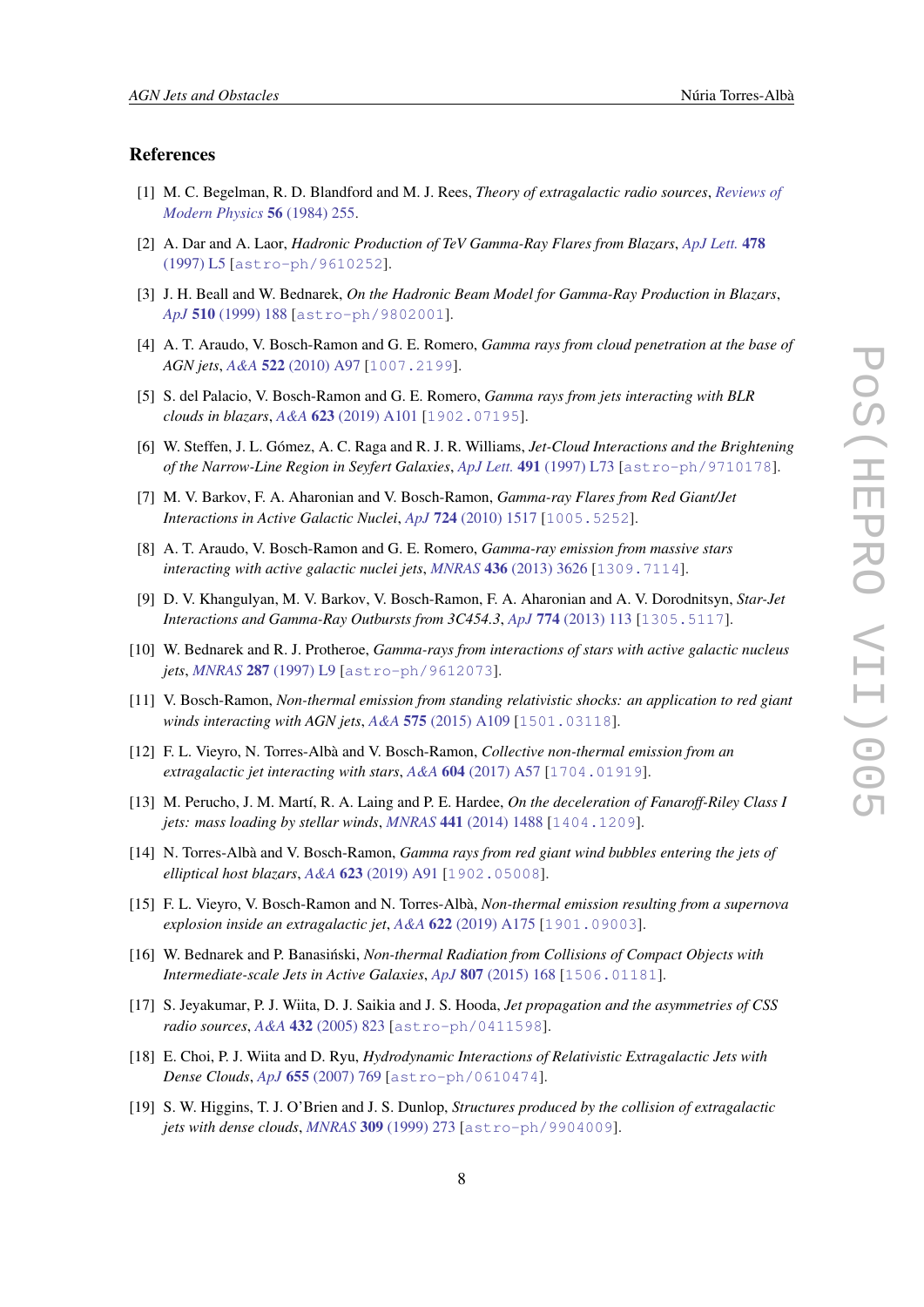- [20] B. L. Fanaroff and J. M. Riley, *The morphology of extragalactic radio sources of high and low luminosity*, *MNRAS* 167 [\(1974\) 31P.](https://doi.org/10.1093/mnras/167.1.31P)
- [21] A. S. Wilson and Y. Yang, *Chandra X-Ray Imaging and Spectroscopy of the M87 Jet and Nucleus*, *ApJ* 568 [\(2002\) 133](https://doi.org/10.1086/338887) [[astro-ph/0112097](https://arxiv.org/abs/astro-ph/0112097)].
- [22] M. J. Hardcastle, R. P. Kraft, G. R. Sivakoff, J. L. Goodger, J. H. Croston, A. Jordán et al., *New Results on Particle Acceleration in the Centaurus A Jet and Counterjet from a Deep Chandra Observation*, *ApJ Lett.* 670 [\(2007\) L81](https://doi.org/10.1086/524197) [[0710.1277](https://arxiv.org/abs/0710.1277)].
- [23] M. Perucho, *Dissipative Processes and Their Role in the Evolution of Radio Galaxies*, *[Galaxies](https://doi.org/10.3390/galaxies7030070)* 7 [\(2019\) 70](https://doi.org/10.3390/galaxies7030070) [[1907.13599](https://arxiv.org/abs/1907.13599)].
- [24] G. Ghisellini and A. Celotti, *The dividing line between FR I and FR II radio-galaxies*, *[A&A](https://doi.org/10.1051/0004-6361:20011338)* 379 [\(2001\) L1](https://doi.org/10.1051/0004-6361:20011338) [[astro-ph/0106570](https://arxiv.org/abs/astro-ph/0106570)].
- [25] D. S. De Young, *On the Relation between Fanaroff-Riley Types I and II Radio Galaxies*, *[ApJ Lett.](https://doi.org/10.1086/186754)* 405 [\(1993\) L13](https://doi.org/10.1086/186754).
- [26] G. V. Bicknell, *On the Relationship between BL Lacertae Objects and Fanaroff-Riley I Radio Galaxies*, *ApJ* 422 [\(1994\) 542](https://doi.org/10.1086/173748) [[astro-ph/9308033](https://arxiv.org/abs/astro-ph/9308033)].
- [27] Y. Wang, C. R. Kaiser, R. Laing, P. Alexander, G. Pavlovski and C. Knigge, *A relativistic mixing-layer model for jets in low-luminosity radio galaxies*, *MNRAS* 397 [\(2009\) 1113](https://doi.org/10.1111/j.1365-2966.2009.15026.x) [[0905.2507](https://arxiv.org/abs/0905.2507)].
- [28] M. Perucho and J. M. Martí, *A numerical simulation of the evolution and fate of a Fanaroff-Riley type I jet. The case of 3C 31*, *MNRAS* 382 [\(2007\) 526](https://doi.org/10.1111/j.1365-2966.2007.12454.x) [[0709.1784](https://arxiv.org/abs/0709.1784)].
- [29] Z. Meliani, R. Keppens and B. Giacomazzo, *Faranoff-Riley type I jet deceleration at density discontinuities. Relativistic hydrodynamics with a realistic equation of state*, *A&A* 491 [\(2008\) 321](https://doi.org/10.1051/0004-6361:20079185) [[0808.2492](https://arxiv.org/abs/0808.2492)].
- [30] S. S. Komissarov, *Mass-Loaded Relativistic Jets*, *MNRAS* 269 [\(1994\) 394](https://doi.org/10.1093/mnras/269.2.394).
- [31] M. Bowman, J. P. Leahy and S. S. Komissarov, *The deceleration of relativistic jets by entrainment*, *MNRAS* 279 [\(1996\) 899](https://doi.org/10.1093/mnras/279.3.899).
- [32] R. A. Laing and A. H. Bridle, *Systematic properties of decelerating relativistic jets in low-luminosity radio galaxies*, *MNRAS* 437 [\(2014\) 3405](https://doi.org/10.1093/mnras/stt2138) [[1311.1015](https://arxiv.org/abs/1311.1015)].
- [33] A. Hubbard and E. G. Blackman, *Active galactic nuclei jet mass loading and truncation by stellar winds*, *MNRAS* 371 [\(2006\) 1717](https://doi.org/10.1111/j.1365-2966.2006.10808.x) [[astro-ph/0604585](https://arxiv.org/abs/astro-ph/0604585)].
- [34] W. D. Cotton, R. E. Spencer, D. J. Saikia and S. Garrington, *Faraday rotation in the CSS QSOs 3C 43 and 3C 454*, *A&A* 403 [\(2003\) 537.](https://doi.org/10.1051/0004-6361:20030347)
- [35] M. Perucho, V. Bosch-Ramon and M. V. Barkov, *Impact of red giant/AGB winds on active galactic nucleus jet propagation*, *A&A* 606 [\(2017\) A40](https://doi.org/10.1051/0004-6361/201630117) [[1706.06301](https://arxiv.org/abs/1706.06301)].
- [36] A. R. Bell, *The acceleration of cosmic rays in shock fronts I.*, *MNRAS* 182 [\(1978\) 147](https://doi.org/10.1093/mnras/182.2.147).
- [37] R. Blandford and D. Eichler, *Particle acceleration at astrophysical shocks: A theory of cosmic ray origin*, *[Physics Reports](https://doi.org/10.1016/0370-1573(87)90134-7)* 154 (1987) 1.
- [38] R. D. Blandford and A. Königl, *Relativistic jets as compact radio sources.*, *ApJ* 232 [\(1979\) 34](https://doi.org/10.1086/157262).
- [39] C. Mueller, F. Fürst, M. Kadler, R. Ojha, M. Perucho, C. Gräfe et al., *High-Resolution Observations of Centaurus A*, in *The X-ray Universe 2014*, p. 290, Jul, 2014.